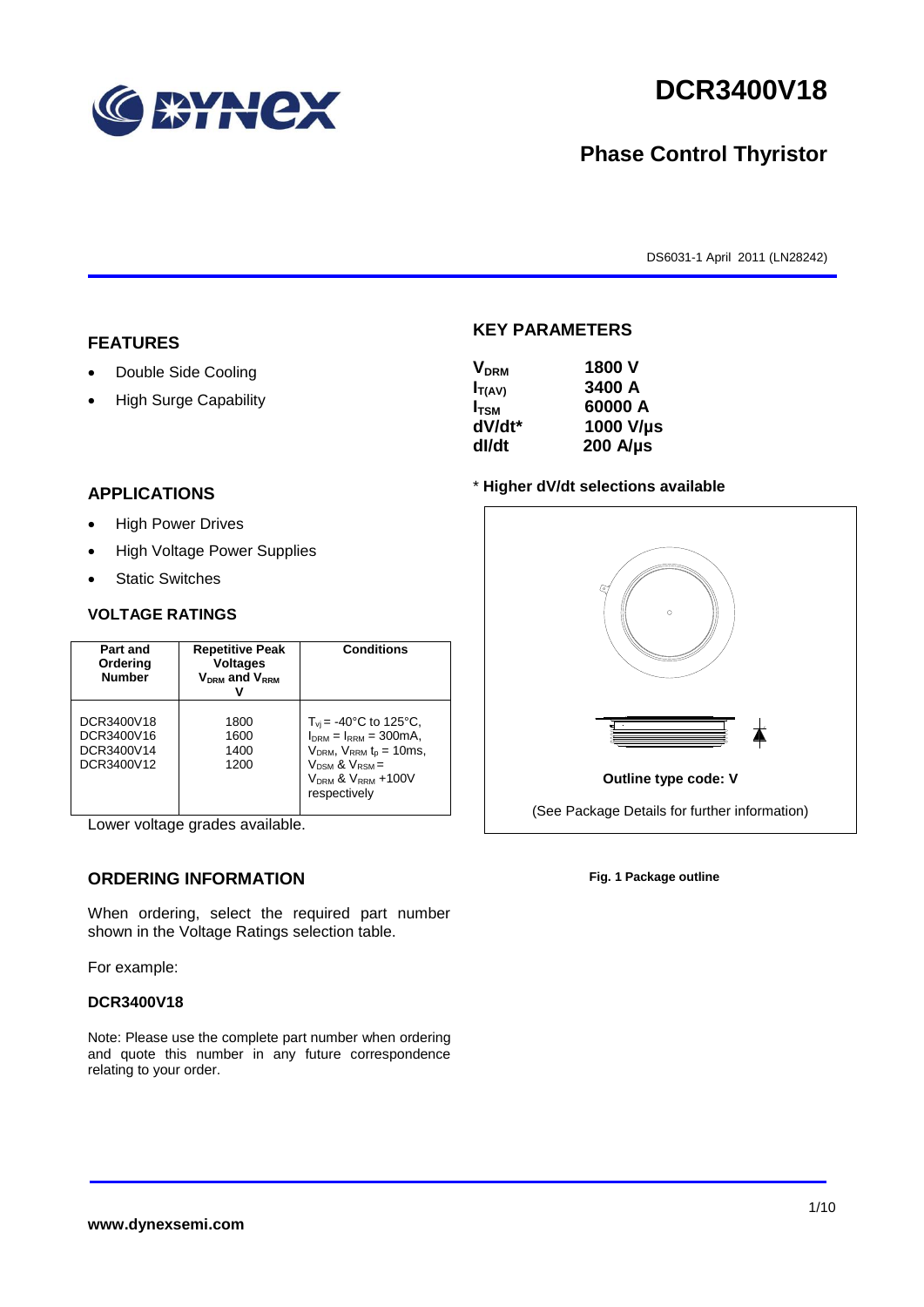

### **CURRENT RATINGS**

**Tcase = 60°C unless stated otherwise**

| Symbol       | <b>Parameter</b>                     | <b>Test Conditions</b>   | Max. | <b>Units</b> |  |  |
|--------------|--------------------------------------|--------------------------|------|--------------|--|--|
|              | Double Side Cooled                   |                          |      |              |  |  |
| $I_{T(AV)}$  | Mean on-state current                | Half wave resistive load | 3400 | A            |  |  |
| $I_{T(RMS)}$ | RMS value                            | $\overline{\phantom{a}}$ | 5340 | Α            |  |  |
| Iт           | Continuous (direct) on-state current | $\overline{\phantom{a}}$ | 4810 | Α            |  |  |

#### **SURGE RATINGS**

| Symbol       | <b>Parameter</b>                        | <b>Test Conditions</b>                           | Max.  | Units             |
|--------------|-----------------------------------------|--------------------------------------------------|-------|-------------------|
| <b>I</b> TSM | Surge (non-repetitive) on-state current | 10ms half sine, $T_{\text{case}} = 125^{\circ}C$ | 60.0  | kA                |
| $l^2t$       | $I2t$ for fusing                        | $V_R = 0$                                        | 18.00 | MA <sup>2</sup> s |

#### **THERMAL AND MECHANICAL RATINGS**

| Symbol           | <b>Parameter</b>                      | <b>Test Conditions</b>    |    | Min.           | Max.  | <b>Units</b> |
|------------------|---------------------------------------|---------------------------|----|----------------|-------|--------------|
| $R_{th(j-c)}$    | Thermal resistance – junction to case | Double side cooled        | DC |                | 0.01  | °C/W         |
| $R_{th(c-h)}$    | Thermal resistance – case to heatsink | Double side cooled        | DC |                | 0.003 | °C/W         |
| $T_{\nu j}$      | Virtual junction temperature          | <b>Blocking VDRM/VRRM</b> |    | $\overline{a}$ | 125   | °C           |
| $T_{\text{stg}}$ | Storage temperature range             |                           |    | $-40$          | 140   | °C           |
| $F_m$            | Clamping force                        |                           |    | 50             | 62    | kN           |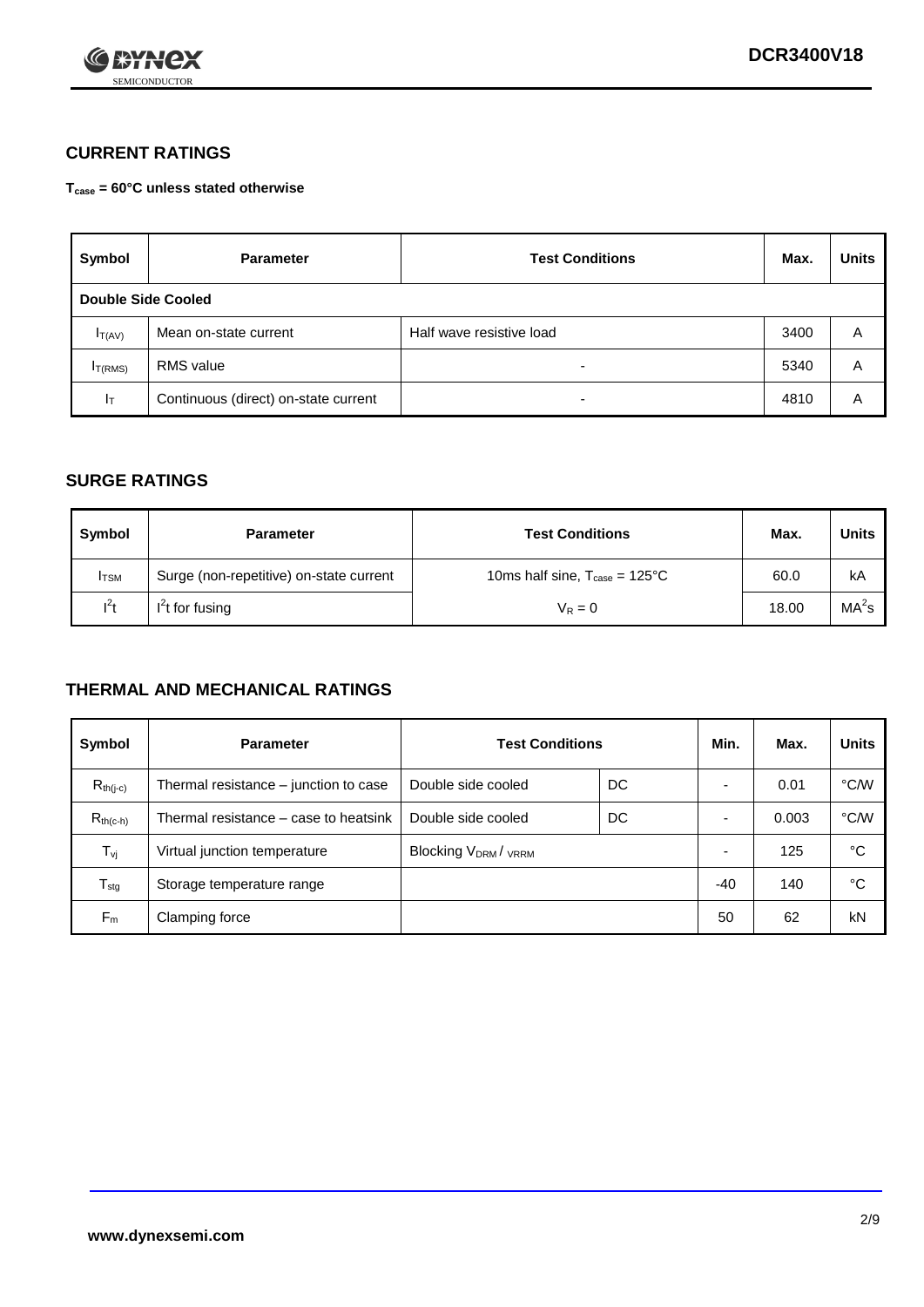

## **DYNAMIC CHARACTERISTICS**

| <b>Symbol</b>     | <b>Parameter</b>                              | <b>Test Conditions</b>                                                |                                                  | Min.           | Max.           | <b>Units</b> |
|-------------------|-----------------------------------------------|-----------------------------------------------------------------------|--------------------------------------------------|----------------|----------------|--------------|
| <b>IRRM</b> /IDRM | Peak reverse and off-state current            |                                                                       | At $V_{RRM}/V_{DRM}$ , $T_{case} = 125^{\circ}C$ |                | 300            | mA           |
| dV/dt             | Max. linear rate of rise of off-state voltage | To 67% $V_{DRM}$ , T <sub>i</sub> = 125°C, gate open                  |                                                  | 1000           | $\blacksquare$ | $V/\mu s$    |
| dl/dt             | Rate of rise of on-state current              | From 67% $V_{DRM}$ to 5000A                                           | Repetitive 50Hz                                  | $\blacksquare$ | 200            | $A/\mu s$    |
|                   |                                               | Gate source 30V, 10 $\Omega$ ,                                        | Non-repetitive                                   | ٠              | 1000           | $A/\mu s$    |
|                   |                                               | $t_r$ < 0.5µs, T <sub>i</sub> = 125°C                                 |                                                  |                |                |              |
| $V_T$             | On-state voltage                              | $I_T = 3000A$ , $T_{case} = 125^{\circ}C$                             |                                                  |                | 1.23           | $\vee$       |
| $V_{T(TO)}$       | Threshold voltage                             | $T_{\text{case}} = 125^{\circ}C$                                      |                                                  | $\blacksquare$ | 0.90           | $\vee$       |
| $r_{\text{T}}$    | On-state slope resistance                     | $T_{\text{case}} = 125^{\circ}C$                                      |                                                  | $\blacksquare$ | 0.11           | $m\Omega$    |
| $t_{\rm gd}$      | Delay time                                    | $V_D = 67\%$ V <sub>DRM</sub> , gate source 30V, 10 $\Omega$          |                                                  | ٠              | 3.0            | μs           |
|                   |                                               | $t_r = 0.5 \mu s$ , $T_i = 25^{\circ}C$                               |                                                  |                |                |              |
| $t_{q}$           | Turn-off time                                 | $T_i$ = 125°C, $V_R$ = 100V, dl/dt = 10A/µs,                          |                                                  |                | 300            | μs           |
|                   |                                               | $dV_{DR}/dt = 20 V/\mu s$ linear to 67% $V_{DRM}$                     |                                                  |                |                |              |
| $Q_{\rm S}$       | Stored charge                                 | $I_T = 4000A$ , tp = 1000us, $T_i = 125$ °C,<br>$dl/dt = 10A/\mu s$ , |                                                  |                | 3000           | $\mu$ C      |
| $I_{RR}$          | Reverse recovery current                      |                                                                       |                                                  | $\blacksquare$ | 180            | A            |
| JL.               | Latching current                              | $T_i = 25^{\circ}C$ ,                                                 |                                                  |                | $\mathbf{1}$   | Α            |
| Iн                | Holding current                               | $T_i = 25^{\circ}C,$                                                  |                                                  |                | 200            | mA           |

### **GATE TRIGGER CHARACTERISTICS AND RATINGS**

| Symbol          | <b>Parameter</b>         | <b>Test Conditions</b>                    | Max. | <b>Units</b> |
|-----------------|--------------------------|-------------------------------------------|------|--------------|
| V <sub>GT</sub> | Gate trigger voltage     | $V_{DRM}$ = 5V, $T_{case}$ = 25°C         | 3    |              |
| $V_{GD}$        | Gate non-trigger voltage | At 40% $V_{DRM}$ , $T_{case}$ = 125°C     | TBD  |              |
| Iст             | Gate trigger current     | $V_{DRM} = 5V$ , $T_{case} = 25^{\circ}C$ | 300  | mA           |
| <b>I</b> GD     | Gate non-trigger current | At 40% $V_{DRM}$ , $T_{case}$ = 125°C     | TBD  | mA           |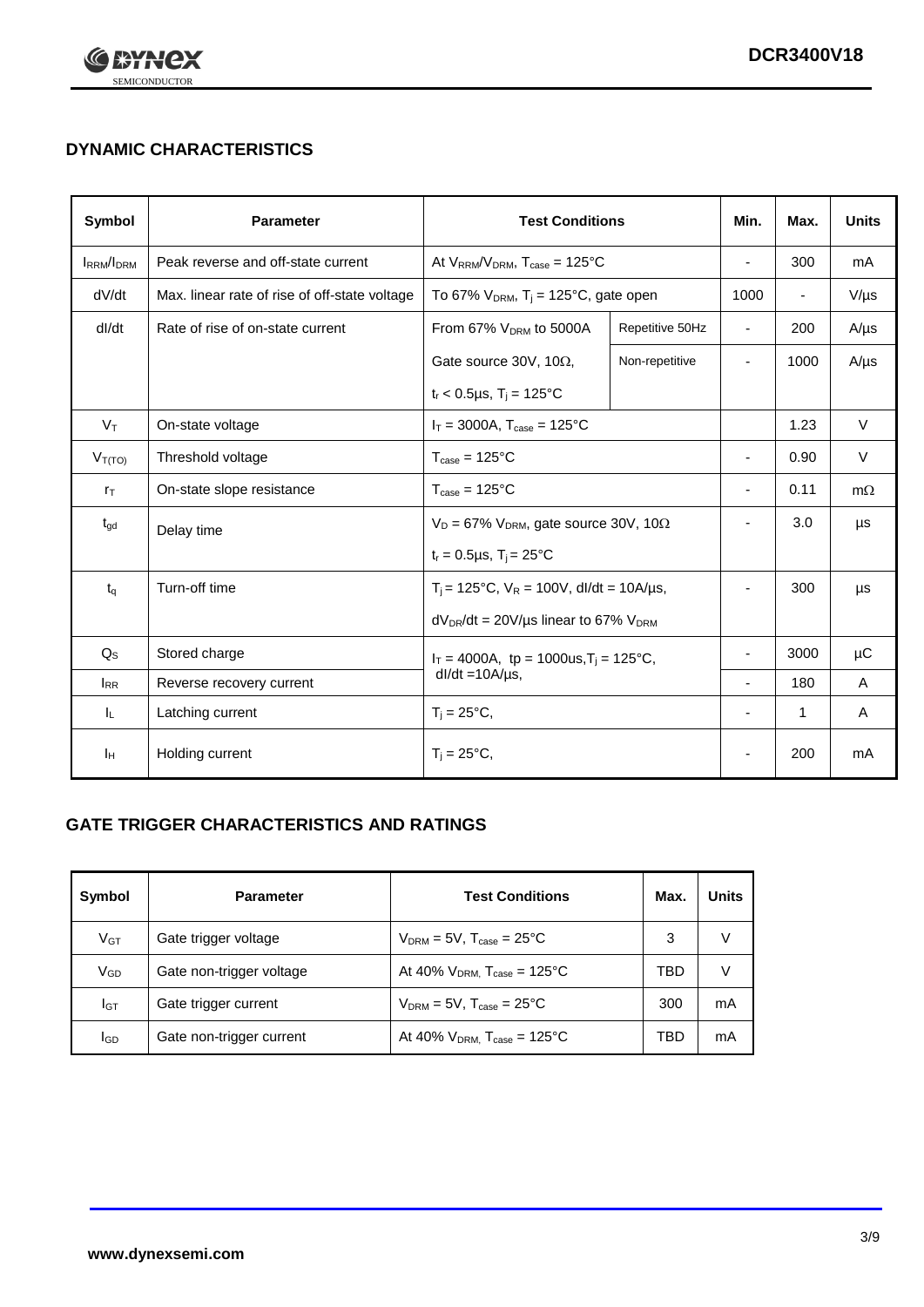

### **CURVES**



**Fig.2 Maximum &minimum on-state characteristics**



**Fig.3 Maximum (limit) transient thermal impedance – junction to case (°C/W)**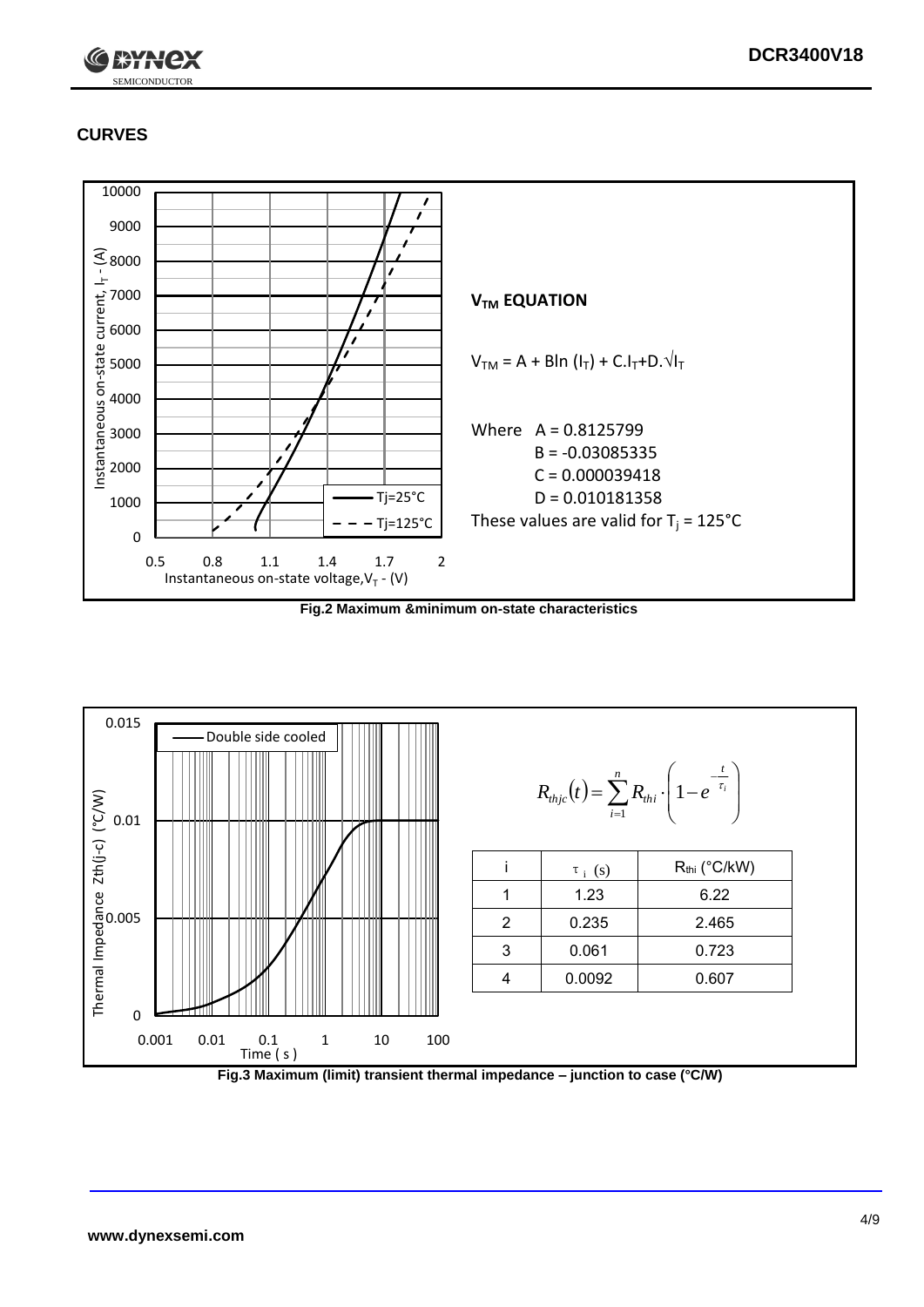



**double side cooled – rectangular wave**

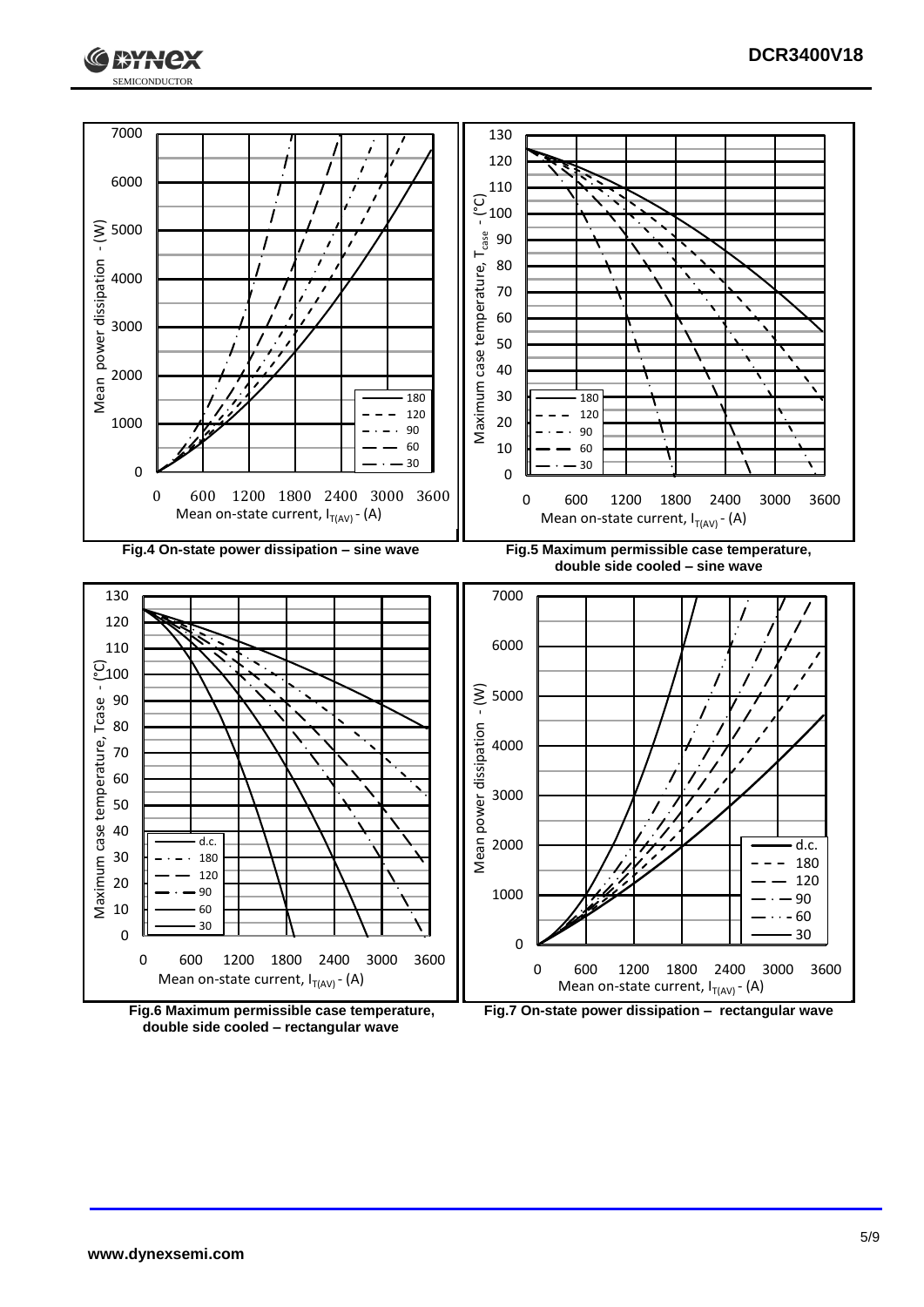

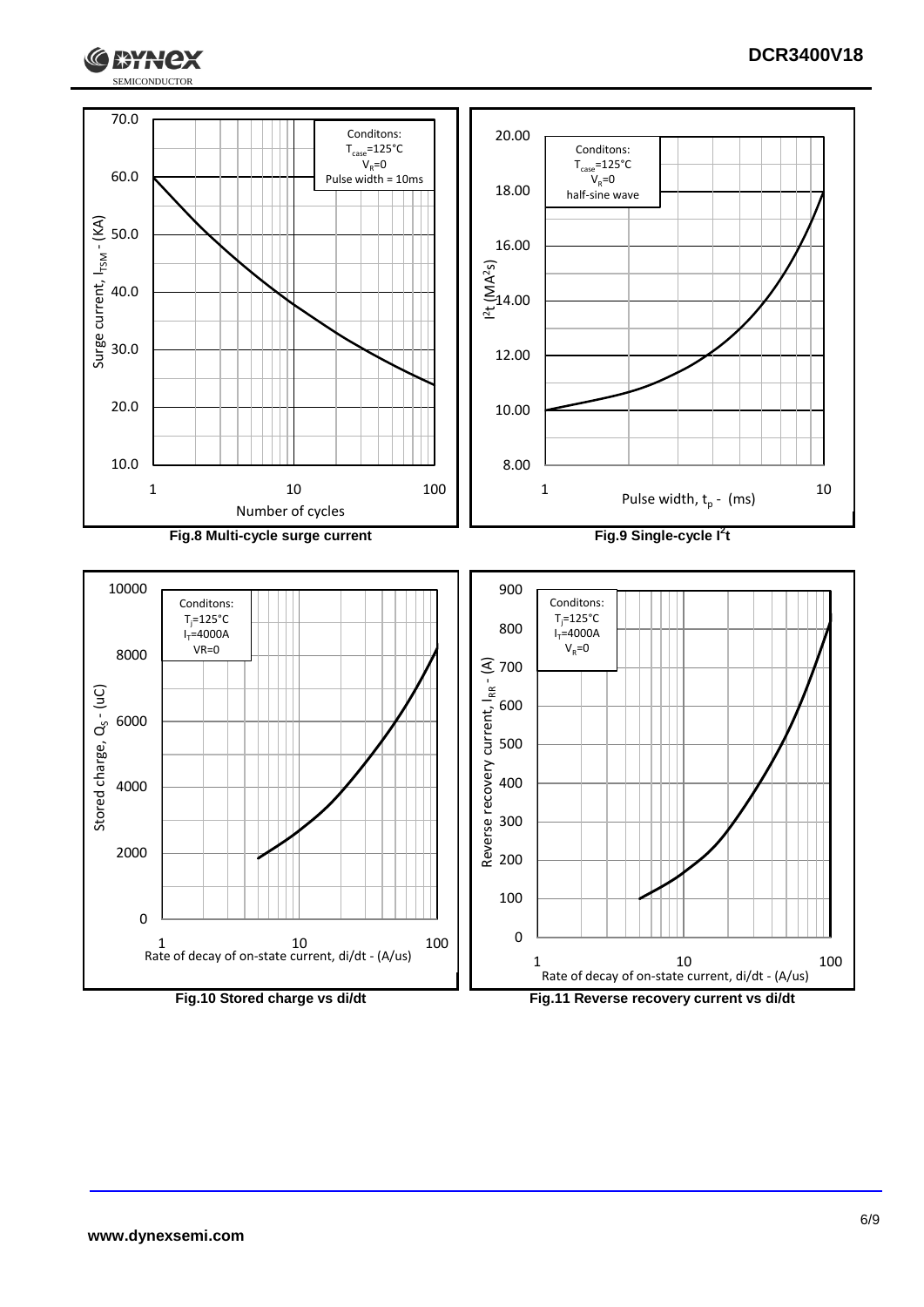

**Fig.12 Gate characteristics**



**Fig.13 Gate characteristics**

**RYH**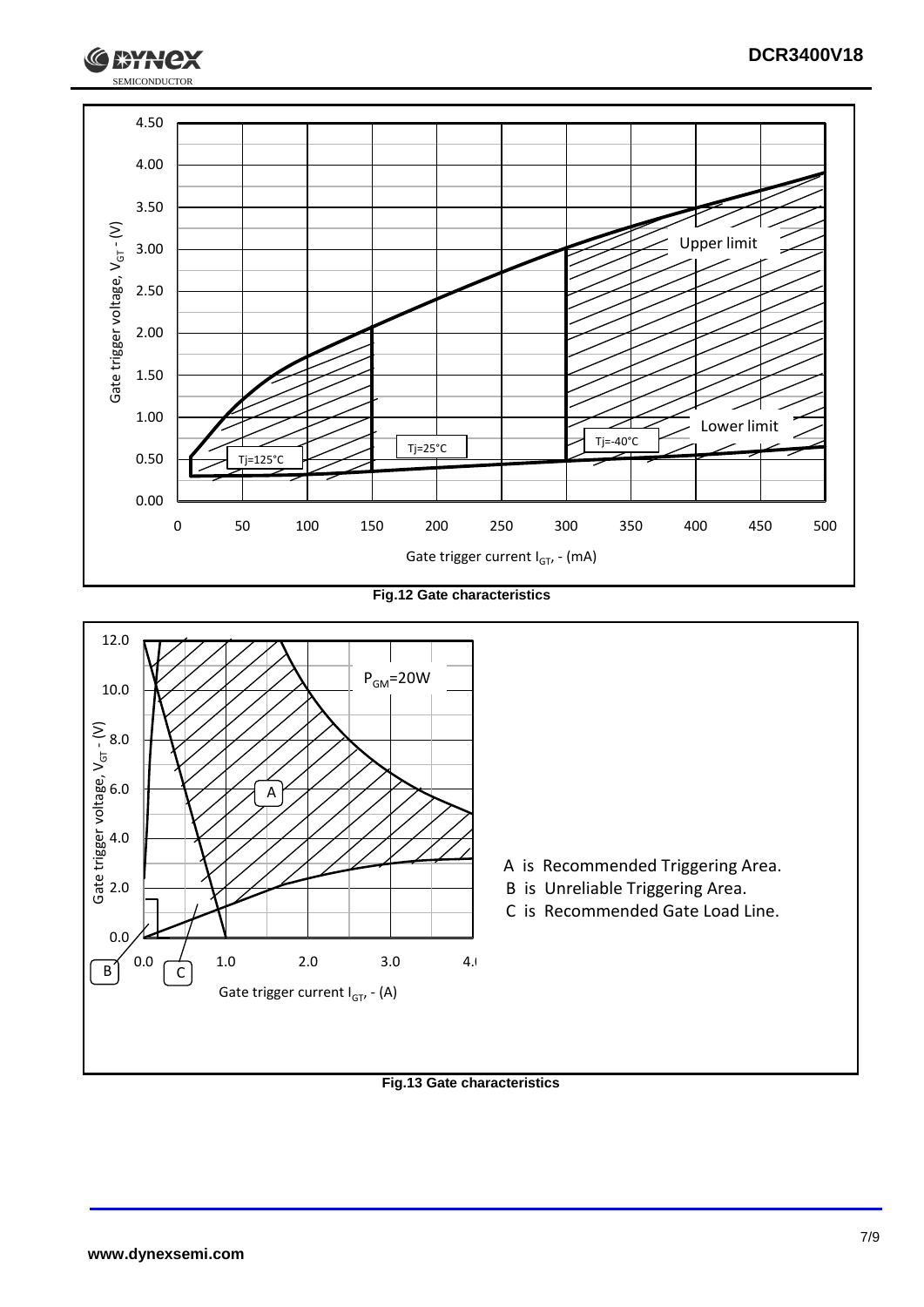

### **PACKAGE DETAILS**

For further package information, please contact Customer Services. All dimensions in mm, unless stated otherwise. DO NOT SCALE.



**Fig.14 Package outline**